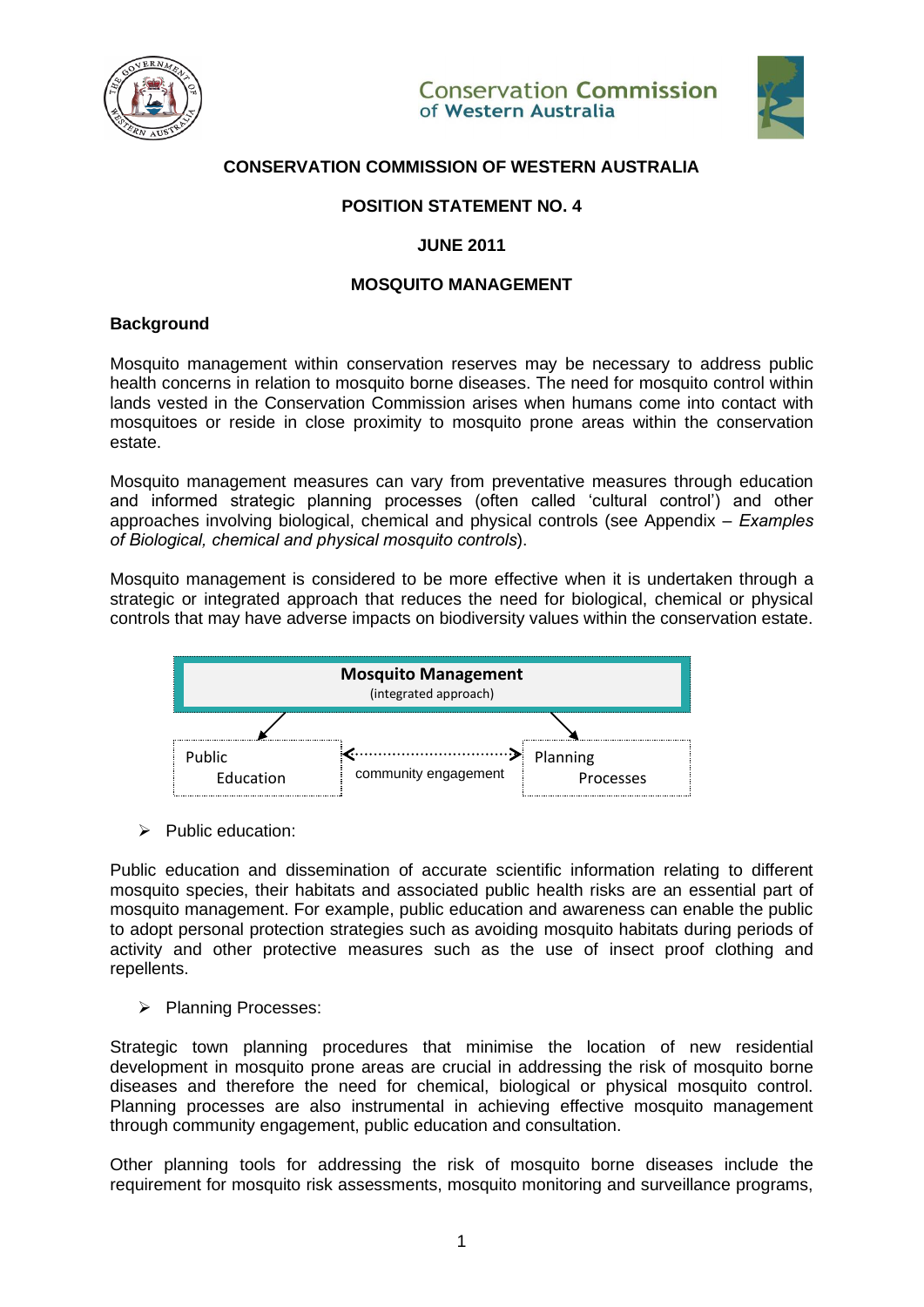mosquito management programs for specific areas and maintaining adequate buffer zones between mosquito habitats and new residential developments.

# **Relevant legislation**

The *Conservation and Land Management Regulations 2002* require lawful authority from the Chief Executive Officer of the Department of Environment and Conservation (DEC) to be obtained for mosquito control to be carried out on lands vested in the Conservation Commission. This authority has been delegated to DEC Regional and District Managers.

The Environmental Impact Assessment of 'proposals' or 'schemes' under the *Environmental Protection Act 1986* may include mosquitoes as a relevant factor. Specific issues of concern include potential impacts of mosquitoes on the health, welfare and amenity of future residents and the potential short and long term environmental impacts of mosquito control measures (see *EPA Guidance Statement No. 40.: Management of mosquitoes by land developers*).

In addition to State legislation, mosquito control measures (biological, chemical or physical) may also trigger requirements under the *Environment Protection and Biodiversity Conservation Act 1999* in the context of 'matters of national environmental significance' (including Ramsar wetlands).

# **The Commission's Position**

Mosquito control within nature reserves, Ramsar wetlands and other wetlands with high conservation value is opposed in principle.

The Conservation Commission supports the use of town planning procedures to avoid the location of new residential developments near wetlands likely to provide habitat for large populations of mosquitoes and prone to outbreaks of mosquito borne diseases.

As the controlling body in which the State's terrestrial conservation estate is vested, the Conservation Commission expects to be informed of proposals for mosquito control within conservation reserves, particularly, when they are likely to affect the environmental values of vested lands.

In those instances where larvicides are to be used, *Bacillus thuringiensis* var. *israelensis* and *Bacillus sphaericus* are the preferred methods, as they are considered to be highly-target specific. The insect growth regulator S-methoprene is also considered to be target-specific in adequate amounts. The application of these larvicides should be coupled with monitoring before and after their application to assess their efficacy and to prevent chemical resistance that may develop in subsequent mosquito generations.

Minor earthworks around wetlands, such as filling of wheel ruts, are acceptable, but widespread use of runnelling or major earthworks in tidal marshes, or elsewhere, in wetlands with high conservation value should not be undertaken until research examining its effects has been completed.

Fogging and the use of Bifenthrin Residual Adulticide are considered to be unacceptable methods of mosquito control due to their high toxicity to aquatic organisms